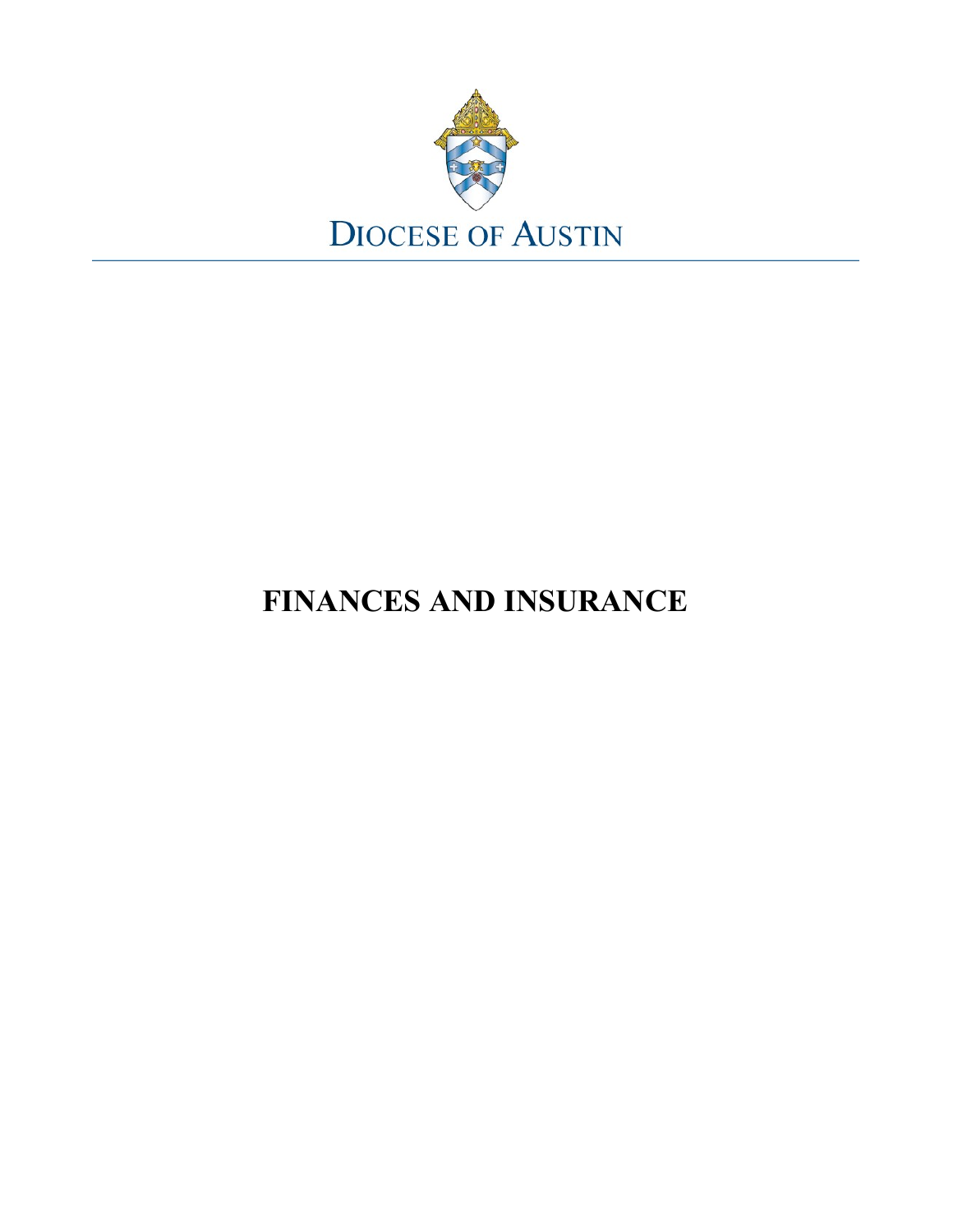

## **Policy on Cathedraticum and Diocesan Finances**

*Effective July 1, 2003*

In order to serve the needs of the people of God in the Diocese of Austin and to be responsible stewards of the gifts given to the diocese, the Diocese of Austin issues the following policy:

- I. All parishes shall pay cathedraticum.
- II. Cathedraticum is calculated and assessed on accessible income at the rate of 9% for parishes with schools and at 10% for parishes without a school.
- III. Cathedraticum Percentages and Computation Method.

Cathedraticum for the each fiscal year is to be based on parish financial statement from the most recent calendar year (January 1 through December 31). The calculation will as follows:

| Annual Assessable Income <sup>1</sup> | \$\$\$\$\$\$\$\$\$   |
|---------------------------------------|----------------------|
| Less:                                 |                      |
| Interest Expense                      | -\$\$\$\$\$\$\$\$    |
| School Subsidy                        | -\$\$\$\$\$\$\$\$    |
| Other approved Deductions             | $-$ \$\$\$\$\$\$\$\$ |
| Assessable Amount                     | \$\$\$\$\$\$\$\$\$   |
| Assessment Rate (either 9% or 10%)    | \$\$\$\$\$\$\$\$\$   |
| Cathedraticum                         | \$\$\$\$\$\$\$\$\$   |

<span id="page-1-0"></span><sup>&</sup>lt;sup>1</sup> Assessable Income will not include assessable contributions made to approved capital campaigns. Assessable capital campaign contributions will be assessed at the assessment rate in the year collected and will be paid separately by check quarterly to the diocese. Capital campaign contributions are not included in computing annual cathedraticum. Parish should insure that capital campaign amounts are recorded correctly on the quarterly financial report.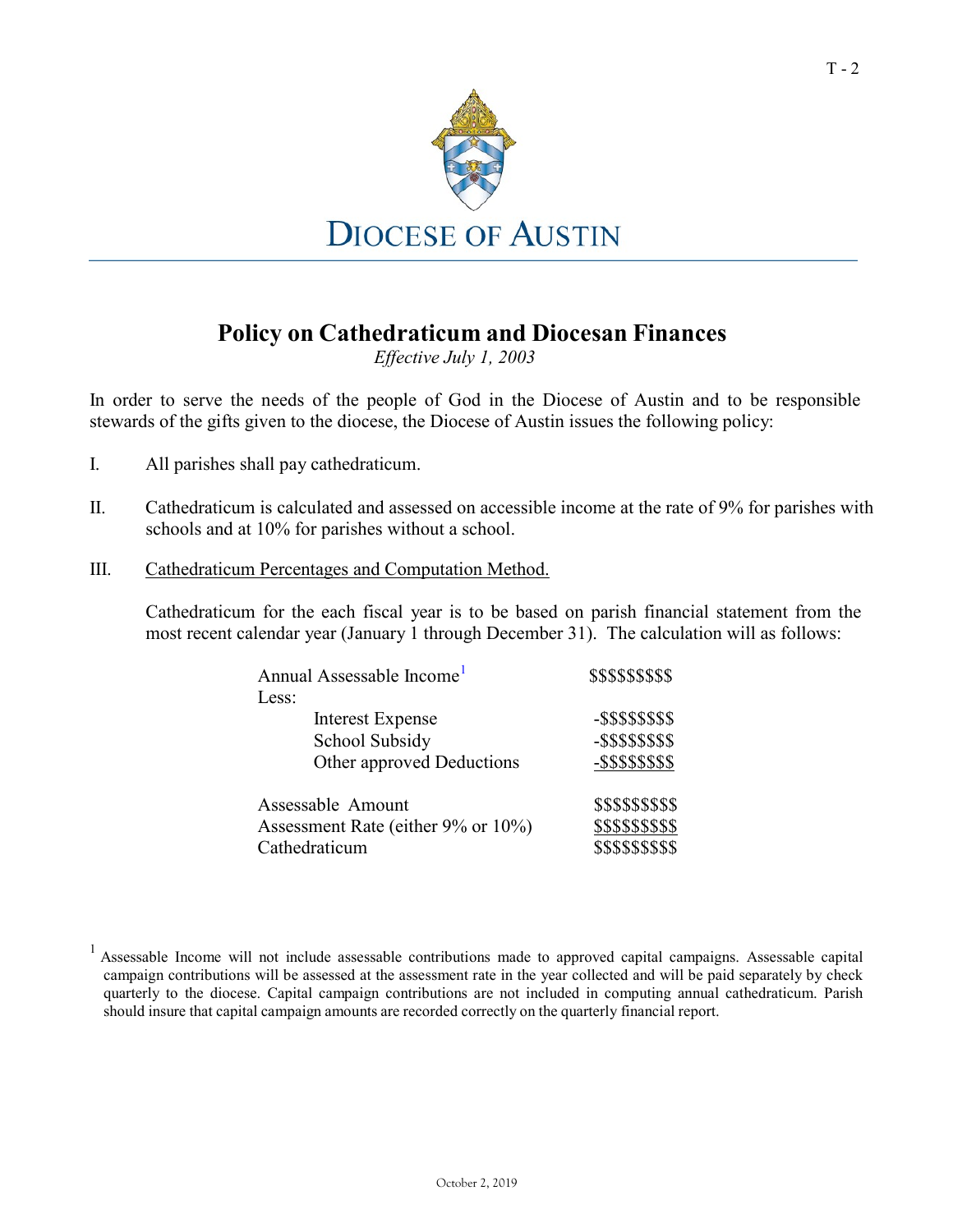- IV. The diocesan Finance Office will bill each parish their annual cathedraticum assessment on July 1 each year.
	- A. Payments will be made via Automated Clearing House (ACH) each month on or about the 21.
	- B. Parishes must obtain approval from the Chief Financial Officer, if other payment arrangements are required.
	- C. Monthly statements will be sent for cathedraticum similar to the ones sent for other billings (pension, property/liability insurance, etc.).
- V. Please call the Director of Parish Business Services or the Chief Financial Officer, if you have any questions concerning the cathedraticum policy.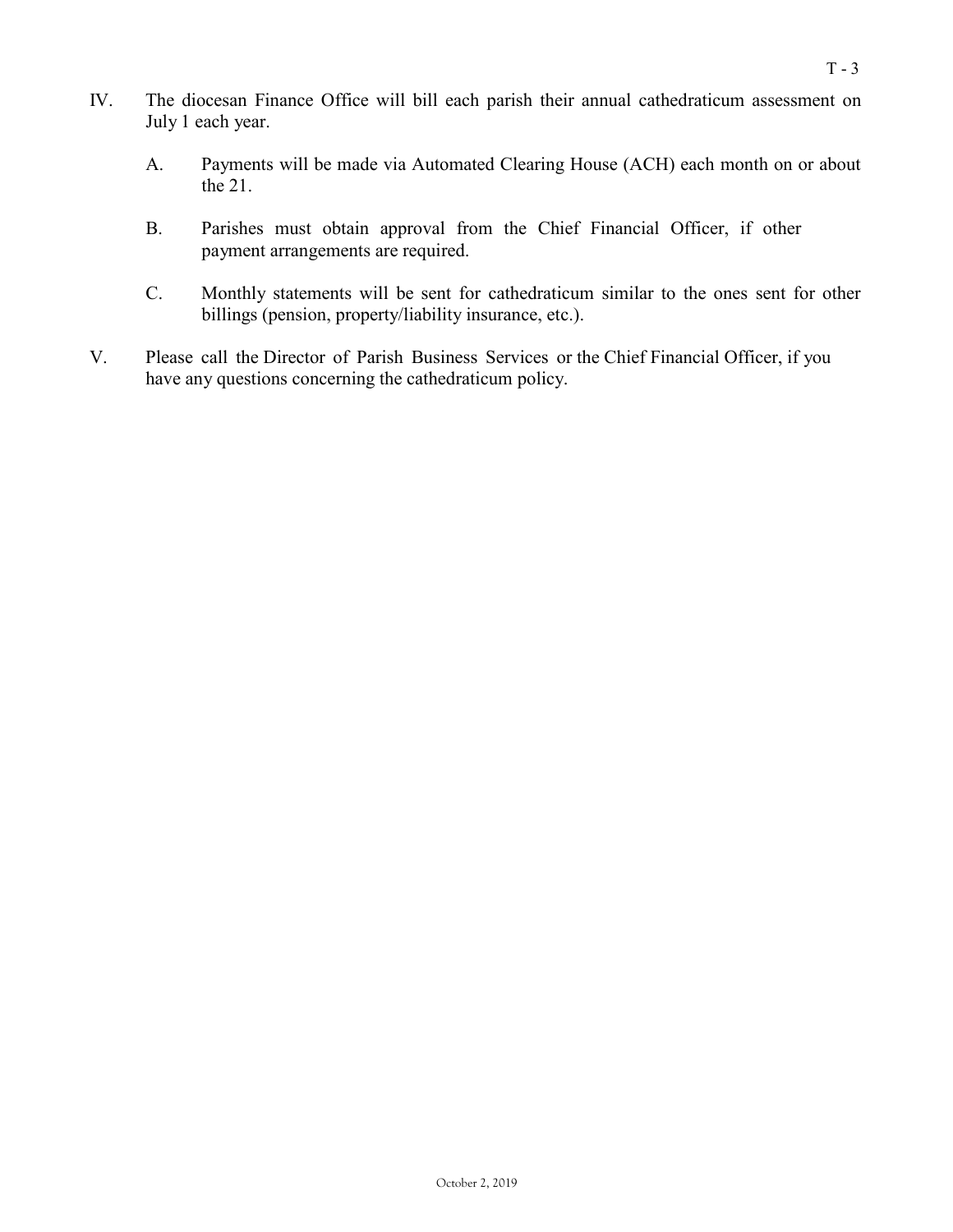

## **Policy Regarding the Purchase of Special Event Insurance**

*Effective Sept. 7, 2011*

- <span id="page-3-0"></span>I. A parish or school should purchase special events insurance for the following events, at a minimum:
	- A. Festivals
	- B. Bazaars
	- C. Jamaicas
	- D. Fiestas
- II. The parish or school at which the event is held is responsible to arrange for the purchase of the special events insurance.
	- [A](#page-3-0). If a parish or school uses the facilities of another parish or school for items  $A D$ above, the parish or school should reimburse the parish or school that owns the facilities the cost of the insurance.
		- 1. Both entities (the one which owns the facilities and the one that uses the facilities) should know the requirements of this policy and assure that the required insurance has been purchased.
- III. A parish or school that fails to comply with this policy is responsible for a deductible of \$50,000 related to any loss or cost to defend any claim resulting from any of the listed applicable events.
	- A. If multiple entities (parishes or schools) are defendants in a claim and each failed to comply with this policy, each entity shall share the cost of the deductible equally.
- IV. A parish or school that complies with this policy enjoys the level of insurance coverage subject to the normal deductible.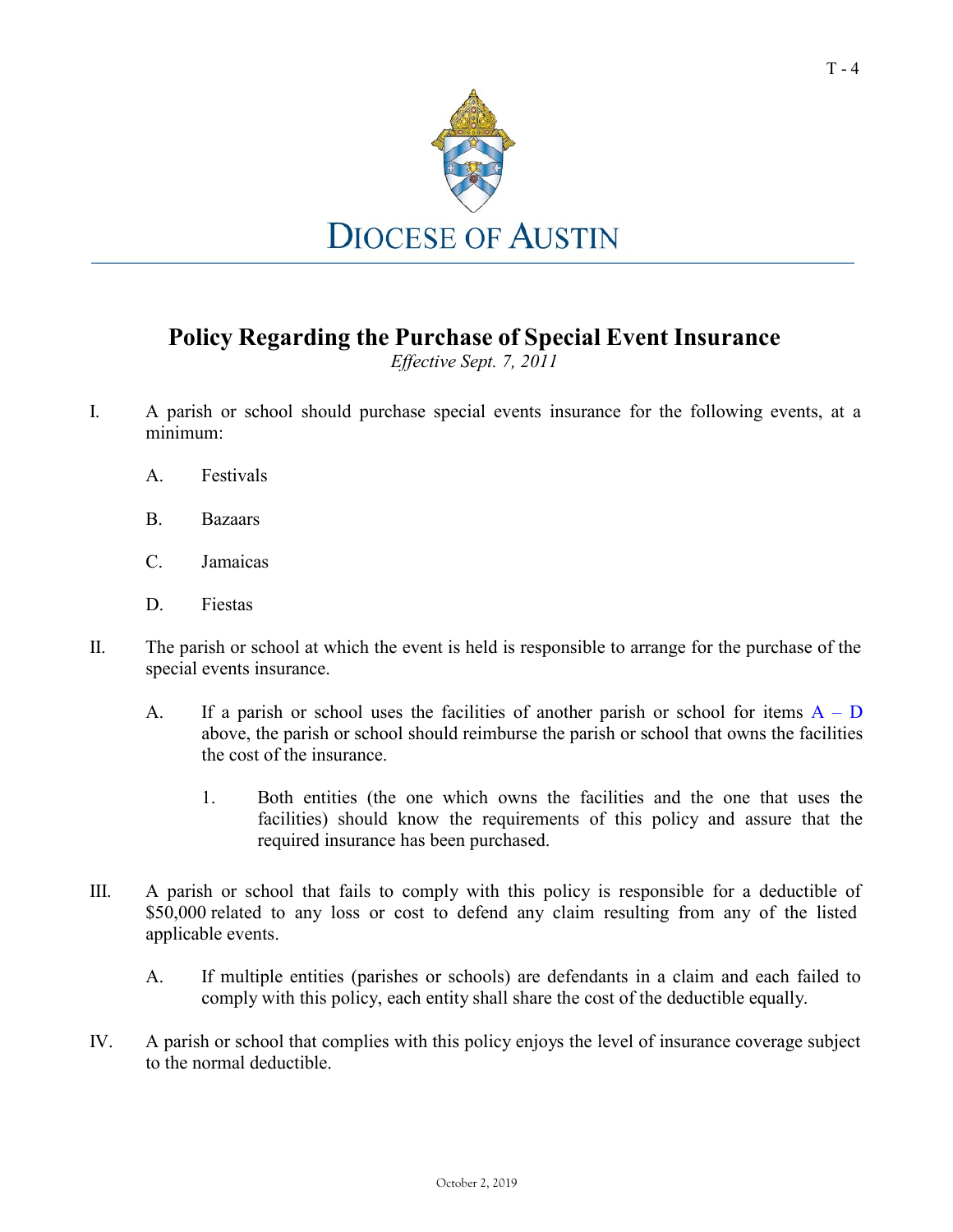

## **Policy Regarding Risk of Loss from Fraud, Theft and Embezzlement Claims**

*Effective July 27, 2011*

A parish, school, or other organization falling under the diocesan umbrella insurance policies is responsible for incurring the first \$50,000 in any loss due to financial fraud, theft, or embezzlement that is not covered or reimbursed by the insurance carriers or perpetrator.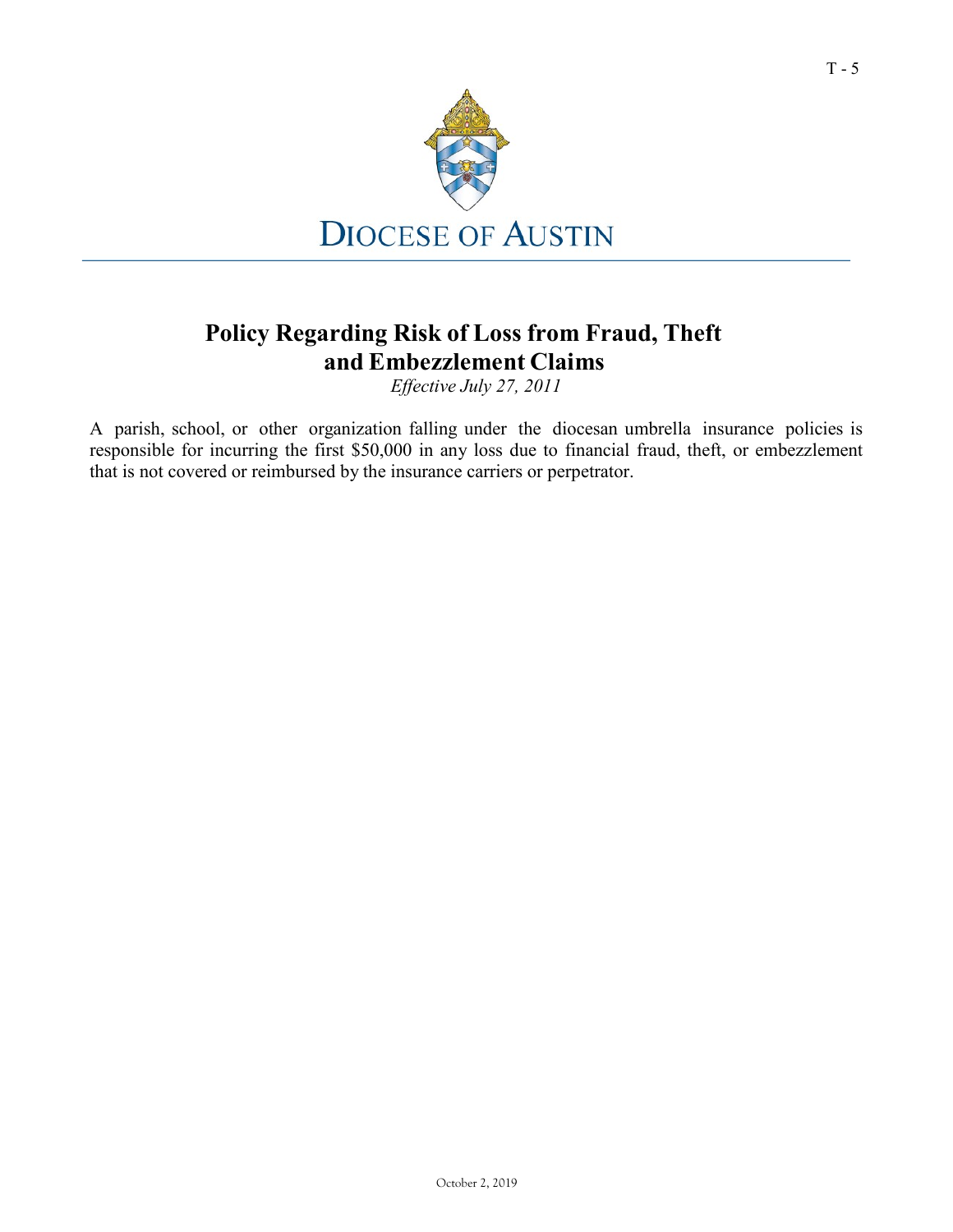

## **Action to be Taken When Dismissing Employees**

- I. A parish, school, or other organization that is covered by the diocesan umbrella liability policy may contact the Chancellor or Vice-Chancellor at any time for assistance in matters involving human resources.
- II. A parish, school, or other organization must consult with the Chancellor or Vice-Chancellor prior to dismissing an employee.
- III. A parish, school, or other organization that fails to consult with the Chancellor or Vice-Chancellor prior to dismissing an employee, or fails to follow the recommendations of the Chancellor or Vice-Chancellor, shall pay the first \$50,000 of any costs relating to a dispute brought by an employee.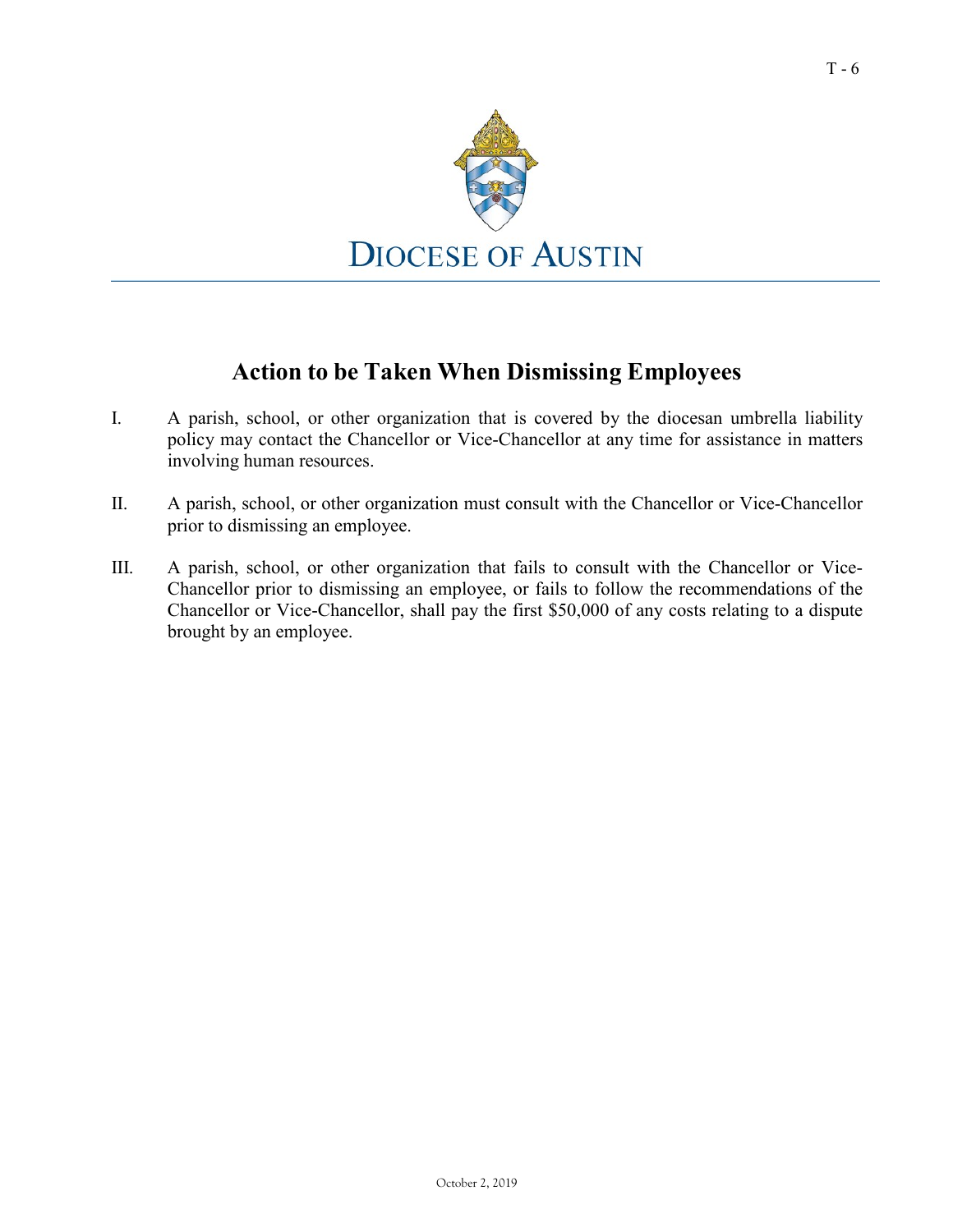

#### **Policy on Extraordinary Expenditures**

*Revised February 2011*

Pastors and administrators have the authority to enter into all contracts and expend such sums as are necessary in the routine administration of a parish. Frequently, the question arises about extraordinary expenditures, and, in order to serve the needs of the people of God in the Diocese of Austin and to be responsible stewards of the gifts given to the diocese, the Diocese of Austin issues the following policy:

- I. Effective as of this date, pastors and administrators may expend up to \$10,000 on any single expenditure without consultation or consent of the diocese, with the exception of real estate (See IV below) and architect/construction contracts (See V below).
- II. As regards contracts and/or expenditures in excess of \$10,000 but under \$50,000, the pastor or the administrator should advise the diocesan Finance Officer before proceeding to finalize the transaction, excluding real estate and construction contracts.
- III. All contracts and expenditures in excess of \$50,000 will require the written consent of the diocesan Bishop or his delegate.
	- A. All such contracts and expenditures that are entered into for the benefit of the parish are to be signed by the pastor or administrator in his own name, that is, in his capacity as pastor or administrator, not personally.
- IV. However, where title to real estate is involved, the diocesan Bishop must act since he holds title to all real property of the churches.
	- A. The proper legal title to be used is: Joe S. Vásquez, Bishop of Austin and His Successors in Office.
- V. In building projects, the pastor or administrator may not enter into a contractual arrangement with an architect or contractor as such contracts must be signed by the diocesan Bishop or his delegate.